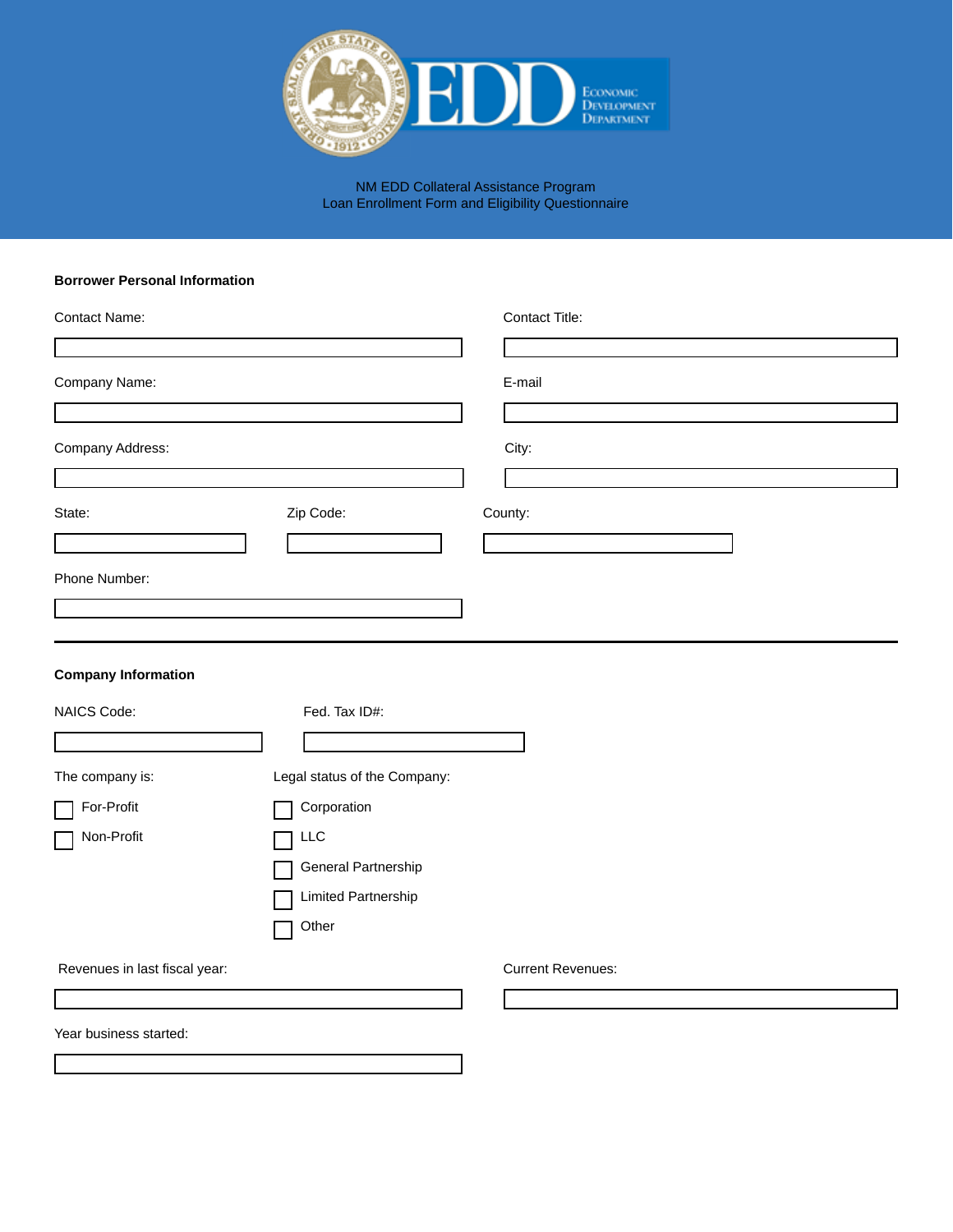Is the business a minority- or woman- owned business?

| Yes                                                                                                   |     |                                                                                                                                             |
|-------------------------------------------------------------------------------------------------------|-----|---------------------------------------------------------------------------------------------------------------------------------------------|
| No                                                                                                    |     |                                                                                                                                             |
| If yes, check categories which apply:                                                                 |     | Is the owner a veteran?                                                                                                                     |
| Asian-American                                                                                        | Yes |                                                                                                                                             |
| Hispanic                                                                                              | No  |                                                                                                                                             |
| African-American                                                                                      |     |                                                                                                                                             |
| Native American                                                                                       |     |                                                                                                                                             |
| Woman                                                                                                 |     |                                                                                                                                             |
| Other                                                                                                 |     |                                                                                                                                             |
| List the names of the business owners with 20% or more ownership interest and list their ownership %: |     |                                                                                                                                             |
|                                                                                                       |     |                                                                                                                                             |
|                                                                                                       |     |                                                                                                                                             |
| List the names of any affiliate or subsidiary companies of the borrower:                              |     |                                                                                                                                             |
|                                                                                                       |     |                                                                                                                                             |
|                                                                                                       |     |                                                                                                                                             |
| <b>Potential Economic Impact Information</b>                                                          |     |                                                                                                                                             |
| Current # of full-time employees:                                                                     |     | Current # of part-time employees:                                                                                                           |
|                                                                                                       |     |                                                                                                                                             |
| # of full time jobs to be created within 2 years:                                                     |     | # of part-time jobs to be created within 2 years:                                                                                           |
|                                                                                                       |     |                                                                                                                                             |
| Average hourly wage for full-time employees:                                                          |     | Average hourly wage for part-time employees:                                                                                                |
|                                                                                                       |     |                                                                                                                                             |
| Mexico                                                                                                |     | Note: Full time is more than 2,000 hours per year; part-time is less than 2,000 hours per year; created or retained jobs must be within New |
| What is the total amount of private investment in this project (excluding the loan amount)            |     |                                                                                                                                             |
|                                                                                                       |     |                                                                                                                                             |
| Other projected benefits to New Mexico:                                                               |     |                                                                                                                                             |
|                                                                                                       |     |                                                                                                                                             |
|                                                                                                       |     |                                                                                                                                             |
| <b>Loan and Lender Information</b>                                                                    |     |                                                                                                                                             |
| Bank Name:                                                                                            |     | <b>Branch Location:</b>                                                                                                                     |
|                                                                                                       |     |                                                                                                                                             |
| Lender Name:                                                                                          |     | Lender Phone Number:                                                                                                                        |
|                                                                                                       |     |                                                                                                                                             |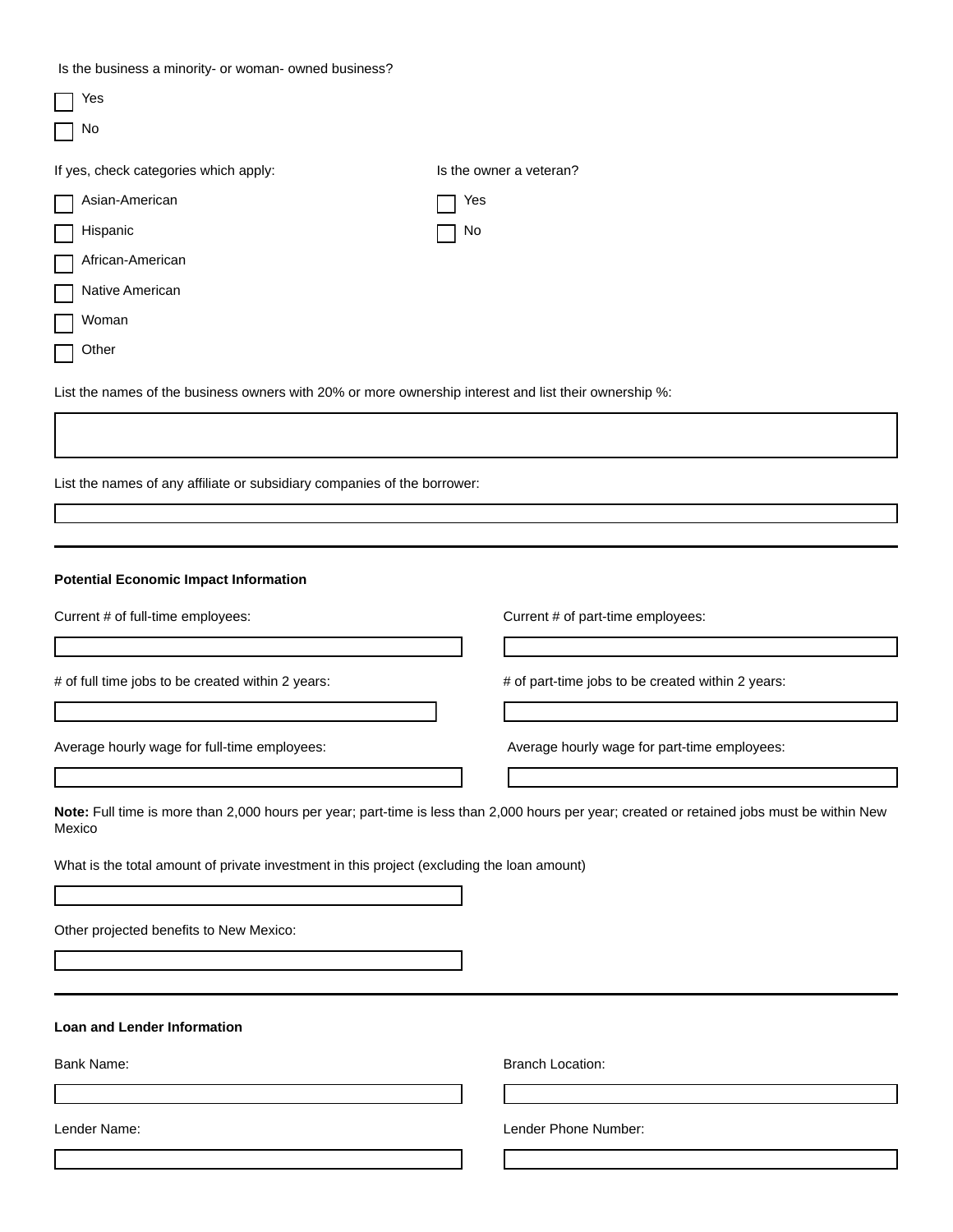| Lender Email: |
|---------------|
|---------------|

| Loan Number:                                        |                                           |
|-----------------------------------------------------|-------------------------------------------|
|                                                     |                                           |
| <b>Expected Initial Disbursement Date:</b>          | Loan Type:                                |
|                                                     | Line of Credit<br>Term Loan               |
|                                                     | Other                                     |
|                                                     |                                           |
| <b>Total Project Cost</b>                           |                                           |
|                                                     |                                           |
| Loan Amount:                                        | Amount of Equity Contributed by Borrower: |
|                                                     |                                           |
| Length of Loan or Line of Credit in months:         | Length of Amortization in months:         |
|                                                     |                                           |
| Interest Rate:                                      | Debt Coverage Ratio:                      |
|                                                     |                                           |
|                                                     |                                           |
| Project sources and uses                            |                                           |
| Please itemize the borrower's use of loan proceeds: | Dollar Amount:                            |
|                                                     |                                           |
|                                                     |                                           |
|                                                     |                                           |
|                                                     |                                           |
|                                                     |                                           |
|                                                     |                                           |
|                                                     |                                           |
|                                                     |                                           |
|                                                     |                                           |
|                                                     |                                           |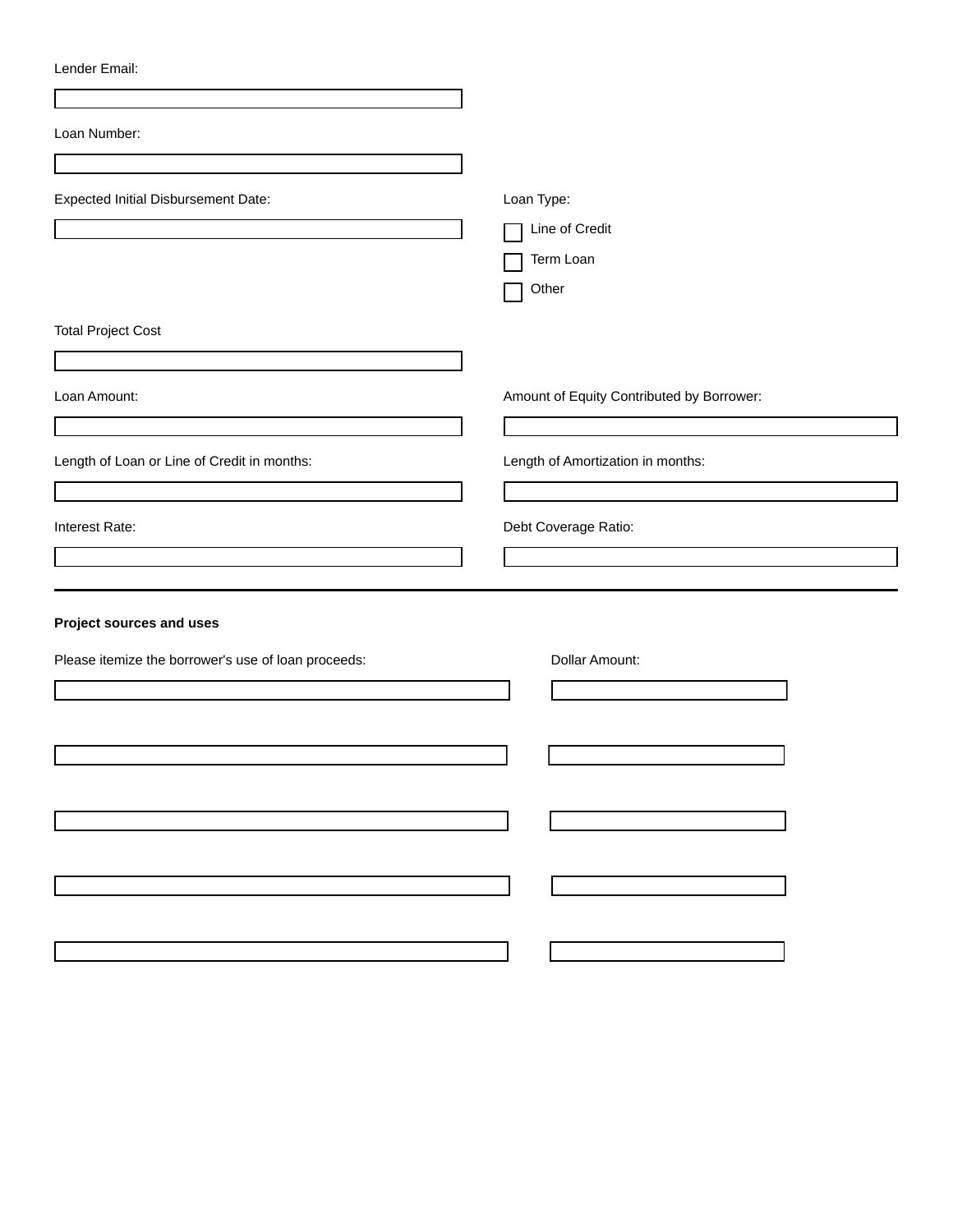| Please describe the project: |  |
|------------------------------|--|
|------------------------------|--|

Project proposed start date:

| Describe the borrower's collateral:                      | <b>Estimated Fair</b><br>Market Value (\$) | Lender's LTV<br>(% ) | Lender Value<br>$(\$)$ |
|----------------------------------------------------------|--------------------------------------------|----------------------|------------------------|
|                                                          |                                            |                      |                        |
|                                                          |                                            |                      |                        |
|                                                          |                                            |                      |                        |
|                                                          |                                            |                      |                        |
|                                                          |                                            |                      |                        |
|                                                          |                                            |                      |                        |
|                                                          |                                            |                      |                        |
|                                                          |                                            |                      |                        |
| Total collateral amount recognized by Lender (\$):       |                                            |                      |                        |
|                                                          |                                            |                      |                        |
| What is the gap in collateral? (\$)                      |                                            |                      |                        |
| What is the requested collateral amount from the NM CAP? |                                            |                      |                        |
|                                                          |                                            |                      |                        |
| For what amount of time is the CD requested?             |                                            |                      |                        |
|                                                          |                                            |                      |                        |
| Why does the collateral shortfall exist?                 |                                            |                      |                        |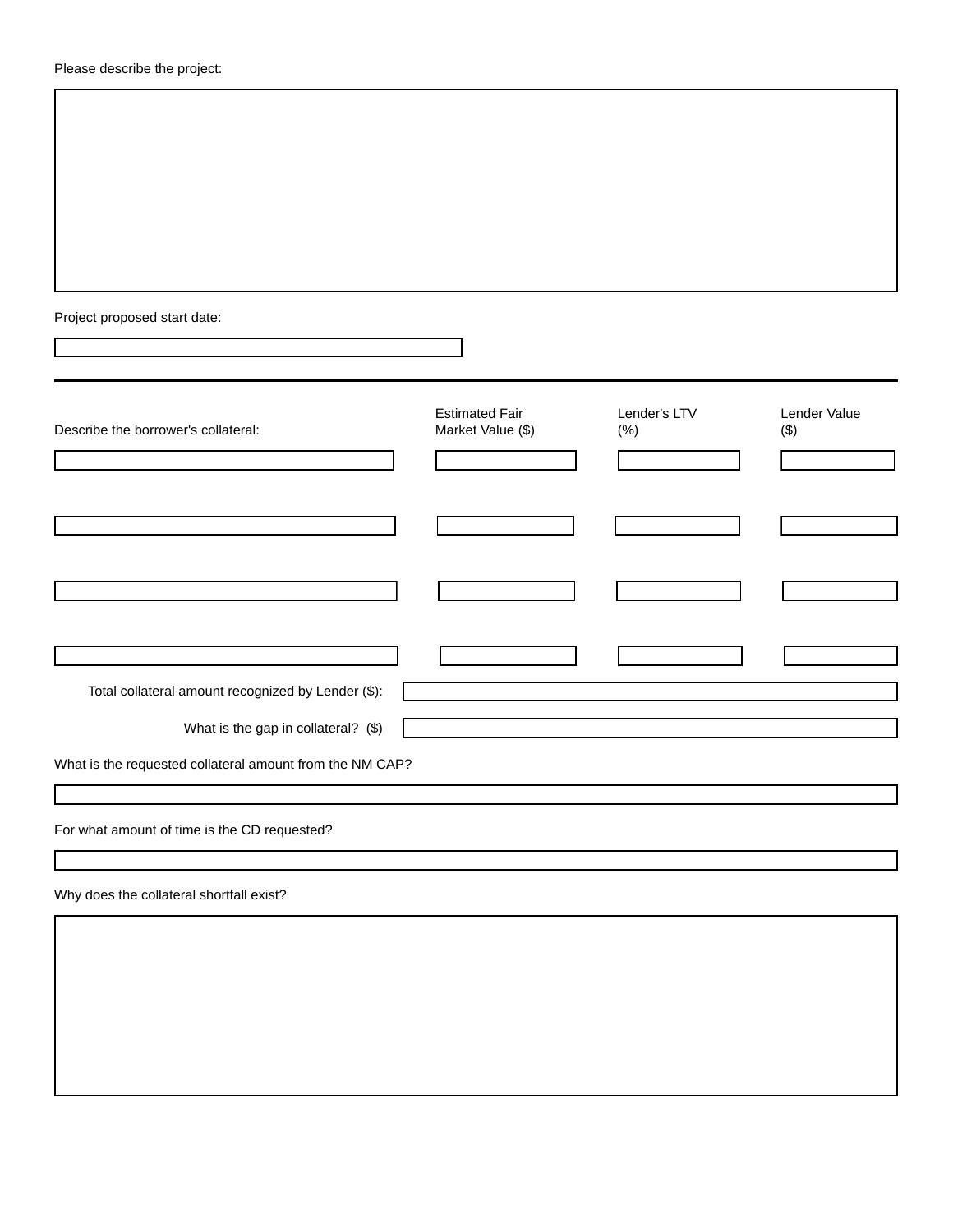## **Refinance Information**

Will this loan or line of credit include a refinance of existing debt with the same financial institution?

|           | Yes                                                                                                           |
|-----------|---------------------------------------------------------------------------------------------------------------|
| a sa T    | No                                                                                                            |
|           | Will this loan or line of credit include a refinance of existing debt with a different financial institution? |
|           | Yes                                                                                                           |
| $\Box$ No |                                                                                                               |
|           | If yes, what is the amount of debt being refinanced?                                                          |

| <b>Supplemental Documents</b> |  |
|-------------------------------|--|
|-------------------------------|--|

Accompanying this application please provide the following supplemental documents on the project:

1. Lending institution's Credit Memo/Analysis

2. Business financial statements (PL, Cash Flow and Balance Sheet) for the past three years including an interim statement dated within 90 days of application *\*Personal tax-returns from the owner/s may be requested in lieu of financial statements for start-ups.*

3. Business plan

4. Financial projections for the project up to the next 3 years.

5. Please provide any additional material which would help prove the viability of the project to the CAP Review Board.

*The signatures below affirm that the lender and borrower certify that the information in this Loan Enrollment Form and Eligibility Questionnaire is true and accurate to the best of their knowledge and belief.* 

Lender's Authorized Signature: Date: Date:

Printed Name and Title:

Borrower's Authorized Signature: Date: Date: